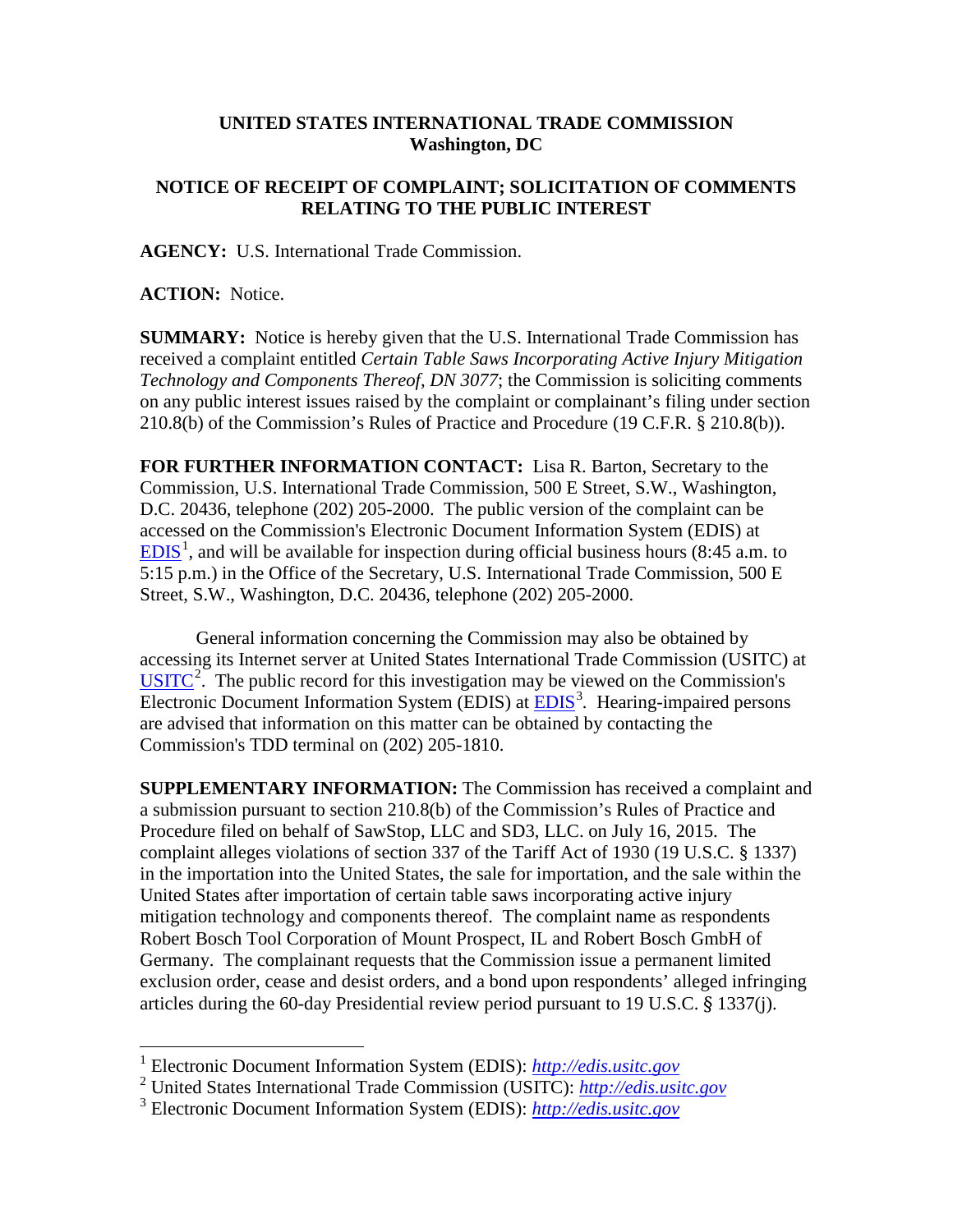Proposed respondents, other interested parties, and members of the public are invited to file comments, not to exceed five (5) pages in length, inclusive of attachments, on any public interest issues raised by the complaint or section 210.8(b) filing. Comments should address whether issuance of the relief specifically requested by the complainant in this investigation would affect the public health and welfare in the United States, competitive conditions in the United States economy, the production of like or directly competitive articles in the United States, or United States consumers.

In particular, the Commission is interested in comments that:

- (i) explain how the articles potentially subject to the requested remedial orders are used in the United States;
- (ii) identify any public health, safety, or welfare concerns in the United States relating to the requested remedial orders;
- (iii) identify like or directly competitive articles that complainant, its licensees, or third parties make in the United States which could replace the subject articles if they were to be excluded;
- (iv) indicate whether complainant, complainant's licensees, and/or third party suppliers have the capacity to replace the volume of articles potentially subject to the requested exclusion order and/or a cease and desist order within a commercially reasonable time; and
- (v) explain how the requested remedial orders would impact United States consumers.

Written submissions must be filed no later than by close of business, eight calendar days after the date of publication of this notice in the *Federal Register*. There will be further opportunities for comment on the public interest after the issuance of any final initial determination in this investigation.

Persons filing written submissions must file the original document electronically on or before the deadlines stated above and submit 8 true paper copies to the Office of the Secretary by noon the next day pursuant to section 210.4(f) of the Commission's Rules of Practice and Procedure (19 C.F.R. § 210.4(f)). Submissions should refer to the docket number ("Docket No. 3077") in a prominent place on the cover page and/or the first page. (*See* Handbook for [Electronic Filing Procedures](http://www.usitc.gov/secretary/fed_reg_notices/rules/handbook_on_electronic_filing.pdf), *Electronic Filing Procedures*<sup>[4](#page-1-0)</sup>). Persons with questions regarding filing should contact the Secretary (202-205-2000).

Any person desiring to submit a document to the Commission in confidence must request confidential treatment. All such requests should be directed to the Secretary to

 $\overline{a}$ 

<span id="page-1-0"></span><sup>4</sup> Handbook for Electronic Filing Procedures:

http://www.usitc.gov/secretary/fed\_reg\_notices/rules/handbook\_on\_electronic\_filing.pdf